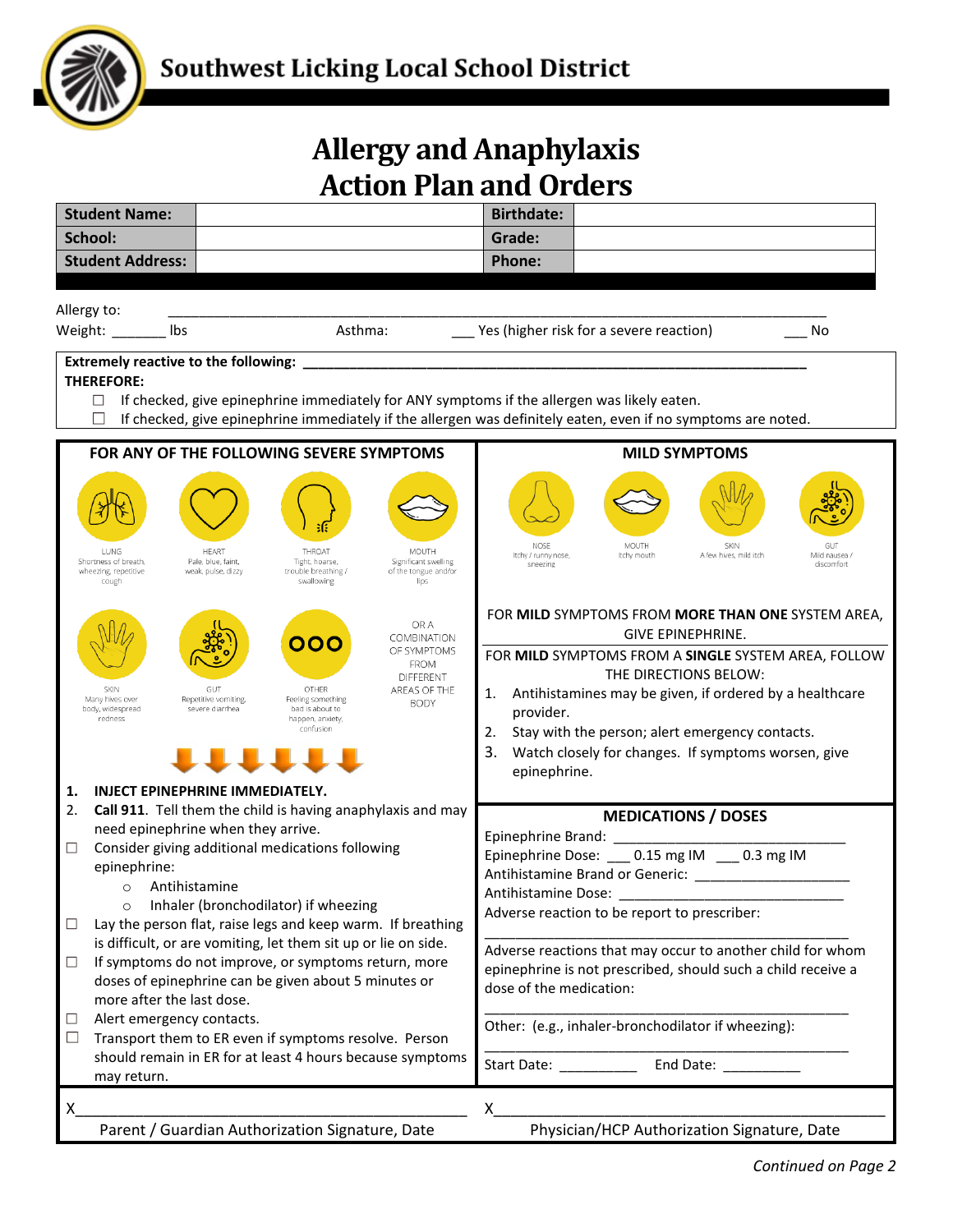## **Allergy and Anaphylaxis Action Plan and Orders (cont.)**

| Student's Name: _                                                                                                                                                                                                                                                                                                                                                                                                                                                                                                                                                                                                                                                                          |  |  |  |  |  |
|--------------------------------------------------------------------------------------------------------------------------------------------------------------------------------------------------------------------------------------------------------------------------------------------------------------------------------------------------------------------------------------------------------------------------------------------------------------------------------------------------------------------------------------------------------------------------------------------------------------------------------------------------------------------------------------------|--|--|--|--|--|
| AUVI-Q® (EPHINEPHRINE INJECTION, USP), KALEO<br>Remove AUVI-Q® from the outer case.<br>1.<br>Pull the red safety guard.<br>2.<br>Place black end of AUVI-Q® against the middle of the outer thigh.<br>3.<br>Press firmly, and hold in place for 5 seconds.<br>4.                                                                                                                                                                                                                                                                                                                                                                                                                           |  |  |  |  |  |
| Call 911 and get emergency medical help right away.                                                                                                                                                                                                                                                                                                                                                                                                                                                                                                                                                                                                                                        |  |  |  |  |  |
| EPIPEN®, EPIPEN JR®, AUTHORIZED GENERIC of EPIPEN®, or USP AUTO-INJECTOR,                                                                                                                                                                                                                                                                                                                                                                                                                                                                                                                                                                                                                  |  |  |  |  |  |
| <b>MYLAN DIRECTIONS</b><br>Remove the EpiPen®, EpiPen Jr®, authorized generic of EpiPen®, USP auto-<br>1.<br>injector, Mylan from the clear carrier tube.                                                                                                                                                                                                                                                                                                                                                                                                                                                                                                                                  |  |  |  |  |  |
| З<br>Grasp the auto-injector in your fist with the orange tip (needle end) pointing<br>2.<br>downward.<br>With your other hand, remove the blue safety release by pulling straight up.<br>3.                                                                                                                                                                                                                                                                                                                                                                                                                                                                                               |  |  |  |  |  |
| Swing and push the auto-injector firmly into the middle of the other thigh<br>4.<br>until it 'clicks'.                                                                                                                                                                                                                                                                                                                                                                                                                                                                                                                                                                                     |  |  |  |  |  |
| Hold firmly in place for 3 seconds (count slowly 1,2,3).<br>5.                                                                                                                                                                                                                                                                                                                                                                                                                                                                                                                                                                                                                             |  |  |  |  |  |
| Remove and massage the area for 10 seconds.<br>6.<br>Call 911 and get emergency medical help right away.                                                                                                                                                                                                                                                                                                                                                                                                                                                                                                                                                                                   |  |  |  |  |  |
| IMPAX EPINEPHRINE INJECTION (AUTHORIZED GENERIC OF ADRENACLICK®, USP<br>PUSH<br>AUTO-INJECTOR, IMPAX LABORATORIES DIRECTIONS<br>Remove epinephrine auto-injector from its protective carrying case.<br>1.<br>Pull off both blue end caps: your will now see a red tip.<br>2.<br>Grasp the auto-injector in your fist with the red tip pointing downward.<br>3.<br>Put the red tip against the middle of the outer thigh at a 90-degree angle,<br>4.<br>perpendicular to the thigh.<br>Press down hard and hold firmly against the thigh got approximately 10<br>5.<br>seconds.<br>Remove and massage the area for 10 seconds.<br>6.<br>Call 911 and get emergency medical help right away. |  |  |  |  |  |
| ADMINISTRATION AND SAFETY INFORMATION FOR ALL AUTO-INJECTORS<br>Do not put your thumb, fingers or hand over the tip of the auto-injector or inject into any body part other than mid-outer<br>1.<br>thigh. In case of accidental injection, go immediately to the nearest emergency room.<br>If administering to a young child, hold their leg firmly in place before and during injection to prevent injuries.<br>2.<br>Epinephrine can be injected through clothing if needed.<br>3.<br>Call 911 immediately after injection.                                                                                                                                                            |  |  |  |  |  |
| OTHER DIRECTIONS / INFORMATION                                                                                                                                                                                                                                                                                                                                                                                                                                                                                                                                                                                                                                                             |  |  |  |  |  |
| SELF-CARRY AUTHORIZATION<br>Physician acknowledgement of training in the proper use of auto-injector.<br>□<br>Self-carry (student is capable of possession and proper use of auto-injector)<br>□                                                                                                                                                                                                                                                                                                                                                                                                                                                                                           |  |  |  |  |  |

## **Treat the person before calling emergency contacts. The first signs of a reaction can be mild, but symptoms can get worse quickly.**

| <b>EMERGENCY CONTACTS - CALL 911</b>                                                                                                                                                                                                                                                                                                                                                                                   | <b>OTHER EMERGENCY CONTACTS</b>             |  |  |  |
|------------------------------------------------------------------------------------------------------------------------------------------------------------------------------------------------------------------------------------------------------------------------------------------------------------------------------------------------------------------------------------------------------------------------|---------------------------------------------|--|--|--|
| Rescue Squad: Nescue Squad:                                                                                                                                                                                                                                                                                                                                                                                            | Name/Relationship: _____________            |  |  |  |
| Doctor: $\frac{1}{\sqrt{1-\frac{1}{2}}\sqrt{1-\frac{1}{2}}\sqrt{1-\frac{1}{2}}\sqrt{1-\frac{1}{2}}\sqrt{1-\frac{1}{2}}\sqrt{1-\frac{1}{2}}\sqrt{1-\frac{1}{2}}\sqrt{1-\frac{1}{2}}\sqrt{1-\frac{1}{2}}\sqrt{1-\frac{1}{2}}\sqrt{1-\frac{1}{2}}\sqrt{1-\frac{1}{2}}\sqrt{1-\frac{1}{2}}\sqrt{1-\frac{1}{2}}\sqrt{1-\frac{1}{2}}\sqrt{1-\frac{1}{2}}\sqrt{1-\frac{1}{2}}\sqrt{1-\frac{1}{2}}\sqrt{1-\frac{1}{$<br>Phone: | A Phone: ______________________             |  |  |  |
| Parent / Guardian:<br>Phone:                                                                                                                                                                                                                                                                                                                                                                                           | Name/Relationship: ____________             |  |  |  |
|                                                                                                                                                                                                                                                                                                                                                                                                                        | Phone:                                      |  |  |  |
|                                                                                                                                                                                                                                                                                                                                                                                                                        |                                             |  |  |  |
| Parent / Guardian Authorization Signature, Date                                                                                                                                                                                                                                                                                                                                                                        | Physician/HCP Authorization Signature, Date |  |  |  |